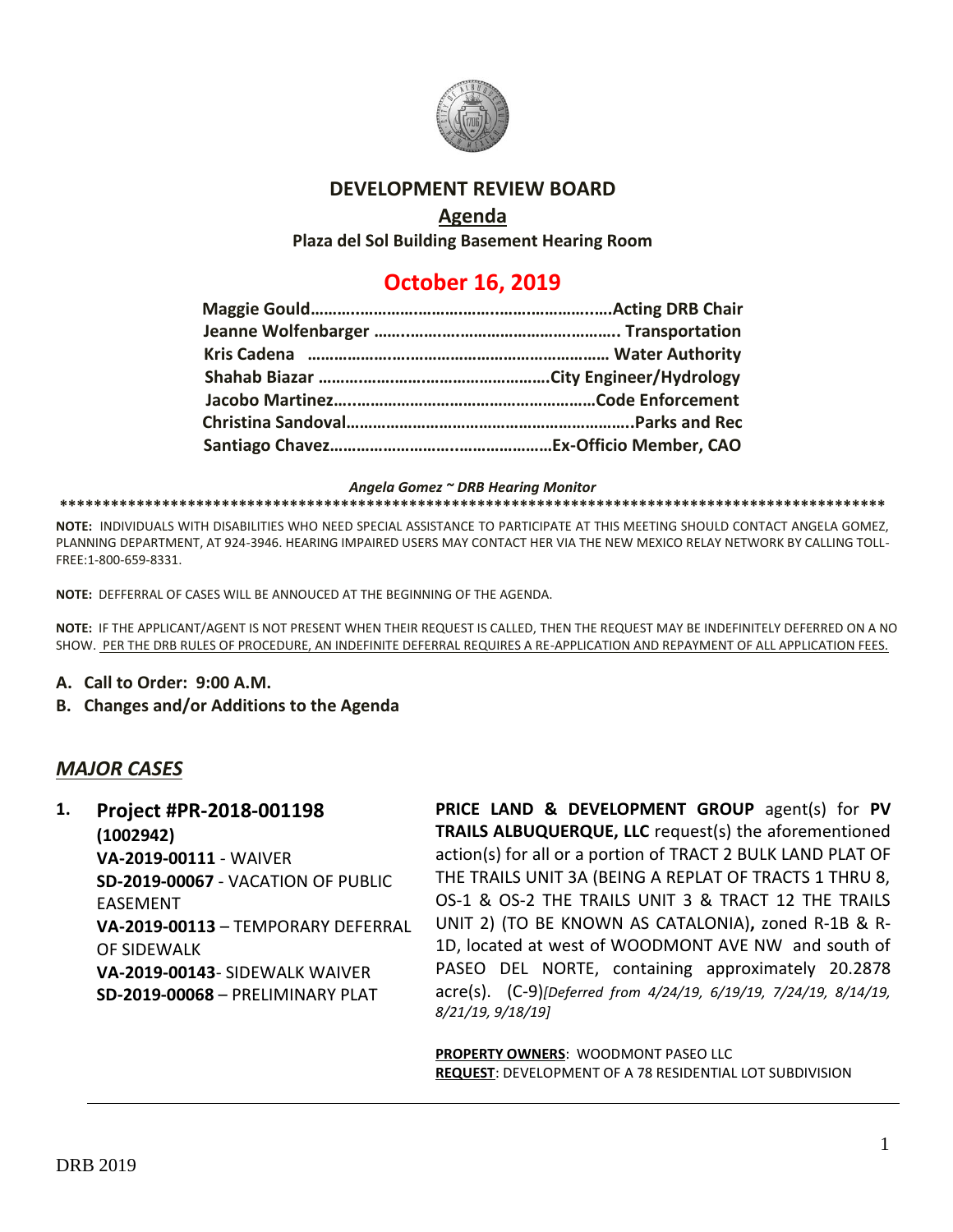| 2. | Project #PR-2019-002651<br>(1000530)<br>SD-2019-00133 - VACATION OF RIGHT OF<br><b>WAY</b>                                           | TIERRA WEST LLC agent(s) for AIRPORT PARKING<br>request(s) the aforementioned action(s) for all or a portion<br>of SUNPORT BLVD SE west of UNIVERSITY BLVD SE<br>containing approximately 0.1609 acre(s). (M-15) ) [Deferred<br>from 8/21/19, 9/11/19, 10/2/19]<br><b>PROPERTY OWNERS: R &amp; B LLC</b><br>REQUEST: VACATION OF A PORTION OF SUNPORT BLVD PUBLIC RIGHT-<br>OF-WAY            |
|----|--------------------------------------------------------------------------------------------------------------------------------------|-----------------------------------------------------------------------------------------------------------------------------------------------------------------------------------------------------------------------------------------------------------------------------------------------------------------------------------------------------------------------------------------------|
|    |                                                                                                                                      | TO BE DEFERRED TO OCTOBER 30 <sup>TH</sup> , 2019 A THE APPLICANT'S<br><b>REQUEST</b>                                                                                                                                                                                                                                                                                                         |
| 3. | Project #PR-2019-002874<br>(1000771)<br>SD-2019-00172 - EXTENSION OF<br><b>INFRASTRUCTURE IMPROVEMENTS</b><br><b>AGREEMENT (IIA)</b> | ALLEN SIGMON REAL ESTATE GROUP, LLC request(s) the<br>aforementioned action(s) for all or a portion of TRACT C<br>PLAT OF TRACTS A, B & C COTTONWOOD POINTE, zoned<br>NR-BP, located at 9651 IRVING BLVD NW between IRVING<br>BLVD NW and EAGLE RANCH RD NW, containing<br>approximately 6.7675 acre(s). (B-13)[Deferred from 10/2/19]<br>PROPERTY OWNERS: EAGLE VISTA LLC ATTN: BRAD B ALLEN |
|    |                                                                                                                                      | <b>REQUEST: EXTENSION OF INFRASTRUCTURE IMPROVEMENTS</b><br><b>AGREEMENT</b>                                                                                                                                                                                                                                                                                                                  |
|    | <b>MINOR CASES</b>                                                                                                                   |                                                                                                                                                                                                                                                                                                                                                                                               |
| 4. | Project # PR-2019-002841<br>SD-2019-00185 - PRELIMINARY/FINAL<br><b>PLAT</b>                                                         | WAYJOHN SURVEYING INC. agent(s) for FREDERICK REED<br>request(s) the aforementioned action(s) for all or a portion<br>of: 011LTS 7 THRU 12 X LT 13 EXC S10FT VALLEY VIEWADD<br>LOT 7, BLOCK 11, SUBDIVISION VALLEY VIEW ADDN, zoned<br>MX-T, located at 323 JEFFERSON ST SE, Albuquerque, NM,<br>containing approximately 0.4735 acre(s). (K-17)                                              |

**PROPERTY OWNERS**: 321 JEFFERSON LLC **REQUEST**: CONSOLIDATE 7 LOTS INTO 1 LOT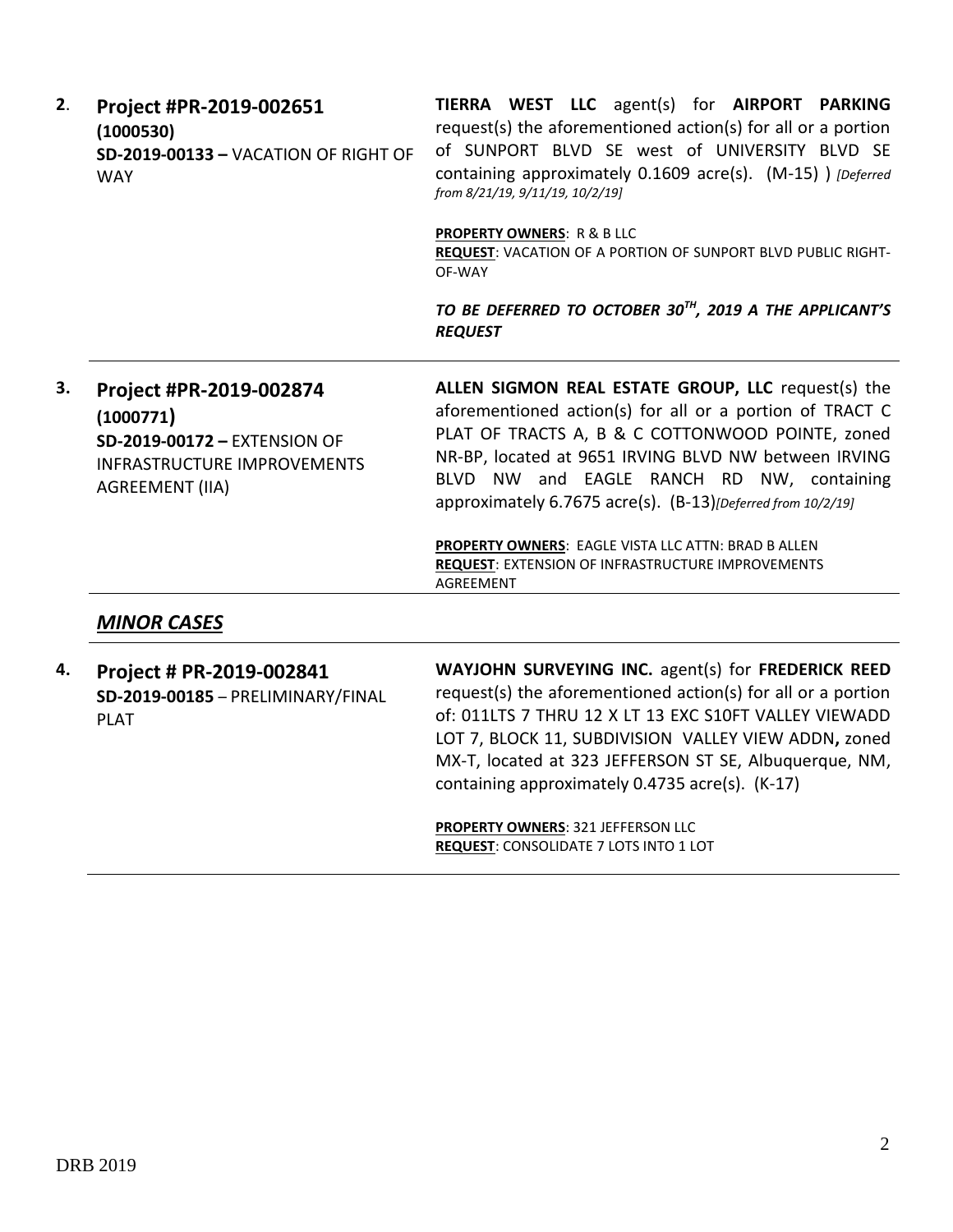**5. Project #PR-2018-001695 (1003445) SD-2019-00167** – AMENDMENT TO INFRASTRUCTURE LIST (IL)

**HUITT-ZOLLARS** agent(s) for **NOVUS PROPERTIES LLC – MICHAEL MONTOYA** request(s) the aforementioned action(s) for all or a portion of TRACTS A2B of PLAT OF TRACTS A2A & A2B FOUNTAIN HILLS PLAZA SUBDIVISON AND TRACTS B, C, E & F PLAT OF FOUNTAIN HILLS PLAZA SUBDIVISION**,** zoned NR-C, located on NUNZIO AV NW, north of PASEO DEL NORTE NW and west of EAGLE RANCH RD NW, containing approximately 4.6606 acre(s). (C-12) *[Deferred from 9/18/19, 9/25/19, 10/2/19, 10/9/19]*

**PROPERTY OWNERS**: NOVUS PROPERTIES

**REQUEST**: REMOVAL OF INTERNAL SIDEWALKS FROM INFRASTRUCTURE LIST

#### *SKETCH PLAT*

| 6. | Project # PR-201X-002959<br>PS-2019-00092 - SKETCH PLAT | <b>JOSEPH CIRONE</b> request(s) the aforementioned action(s)<br>for all or a portion of: TR 12 PLAT OF TRS 1 THRU 12<br>AVALON SUBD UNIT 5 CONT 11.0941 AC LOT 12, BLOCK<br>0000, SUBDIVISION AVALON UNIT 5, zoned NR-BP, located<br>at SEC 98 <sup>th</sup> STREET NW and BLUEWATER ROAD NW,<br>containing approximately 11.0941 acre(s). (K-9)                                             |
|----|---------------------------------------------------------|----------------------------------------------------------------------------------------------------------------------------------------------------------------------------------------------------------------------------------------------------------------------------------------------------------------------------------------------------------------------------------------------|
|    |                                                         | <b>PROPERTY OWNERS: MAJEC LLC % BUENO FOODS INCATTN KEN</b><br><b>GENCO</b><br>LAYOUT/<br>CONCEPTUAL<br><b>SITE</b><br><b>INFRASTRUCTURE</b><br><b>REQUEST:</b><br><b>REQUIREMENTS</b>                                                                                                                                                                                                       |
| 7. | Project # PR-2019-002951<br>PS-2019-00091 - SKETCH PLAT | WAYJOHN SURVEYING agent(s) for PPI II, LLC c/o MARTIN<br><b>GRUMMER</b> request(s) the aforementioned action(s) for all<br>or a portion of: ALL TR 2 WEST OF WESTLAND AKA LOT 2<br>BLK 1 LANDS OF TWN ATRIS CO GRT CONT 4. LOT 2, BLOCK<br>1, SUBDIVISION ATRISCO GRANT, zoned NR-C, located at<br>10000 CENTRAL AV SW, Albuquerque, NM, containing<br>approximately 8.6669 acre(s). $(L-9)$ |
|    |                                                         | PROPERTY OWNERS: PPI II LLC<br>REQUEST: CONSOLIDATE 2 LOTS INTO 1                                                                                                                                                                                                                                                                                                                            |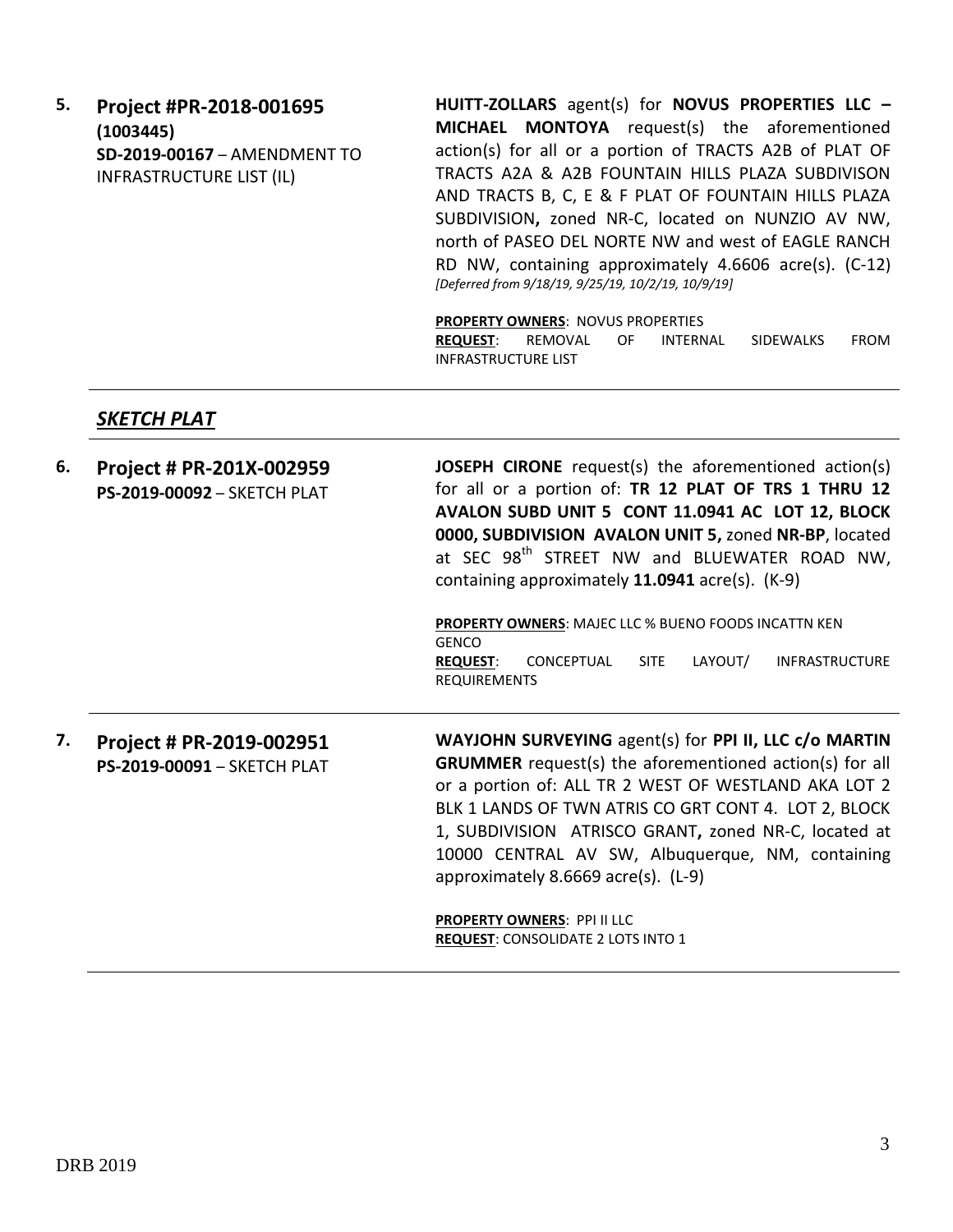| 8.  | Project # PR-2019-002114<br>PS-2019-00093 - SKETCH PLAT | ARCH + PLAND LAND USE CONSULTANTS agent(s) for LA<br>VIDA LLENA request(s) the aforementioned action(s) for all<br>or a portion of: AMENDED PLAT LAND IN SEC 33 T11N R4E<br>LA VIDA LLENA CONT 16,8 937 AC LOT LA VIDA LLENA,<br>zoned R-ML, located at 10501 LAGRIMA DE ORO, containing<br>approximately 16.82 acre(s). (F-21)                                                                                                                                                                         |
|-----|---------------------------------------------------------|---------------------------------------------------------------------------------------------------------------------------------------------------------------------------------------------------------------------------------------------------------------------------------------------------------------------------------------------------------------------------------------------------------------------------------------------------------------------------------------------------------|
|     |                                                         | PROPERTY OWNERS: LA VIDA LLENA<br><b>REQUEST: REPLAT TO GRANT UTILITY EASEMENTS</b>                                                                                                                                                                                                                                                                                                                                                                                                                     |
| 9.  | Project # PR-2019-002964<br>PS-2019-00097- SKETCH PLAT  | <b>BOHANNAN HUSTON INC.</b> agent(s) for <b>CORAZON DEL</b><br>MESA 4, LLC/MDS INSTRUMENTS, LLC request(s) the<br>aforementioned action(s) for all or a portion of: TR 14 BULK<br>LAND PLAT OF MESA DEL SOL TRACTS 1-15 CONT 509.7034<br>LOT UNPLATTED, BLOCK<br>0000, SUBDIVISION<br>AC<br>UNPLATTED/ISLETA CORPORATION zoned PC, located at<br>MESA<br><b>DEL</b><br>SOL<br><b>INNOVATION</b><br>PARK,<br>containing<br>approximately 1779.75 acre(s). (R-15, R-16, S-15, S-16, S-<br>17, T-16, T-17) |
|     |                                                         | PROPERTY OWNERS: MDS INVESTMENTS LLC<br><b>REQUEST: SKETCH PLAT REVIEW</b>                                                                                                                                                                                                                                                                                                                                                                                                                              |
| 10. | Project # PR-2019-002963<br>PS-2019-00096 - SKETCH PLAT | ROBERT TRUJILLO agent(s) for KATHY MANRIQUEZ<br>request(s) the aforementioned action(s) for all or a portion<br>of: * 012 004MONKBRIDGE LOT 12, BLOCK 4, SUBDIVISION<br>MONKBRIDGE ADDN, zoned R-1, located at 307 VERANDA<br>RD NW, Albuquerque, NM, containing approximately 0.386<br>$\arccos 0$ . (G-14)                                                                                                                                                                                            |
|     |                                                         | <b>PROPERTY OWNERS: MANRIQUEZ KATHY</b><br><b>REQUEST: REPLAT</b>                                                                                                                                                                                                                                                                                                                                                                                                                                       |
| 11. | Project # PR-201X-002962<br>PS-2019-00095 - SKETCH PLAT | <b>ARCHIE LOPEZ</b> request(s) the aforementioned action(s) for<br>all or a portion of: * 009 040HUNINGS HIGHLAND<br>LOT $9$ ,<br>BLOCK 40, SUBDIVISION<br>HUNINGS HIGHLAND ADDN,<br>zoned R-ML, located at 412 HIGH ST SE, Albuquerque, NM,<br>containing approximately 0.1664 acre(s). (K-14)                                                                                                                                                                                                         |
|     |                                                         | PROPERTY OWNERS: SCHOEPPNER JOHN J & SCHOEPPNER JANET<br><b>MONTOYA</b><br><b>REQUEST: DIVIDE 1 LOT INTO 2</b>                                                                                                                                                                                                                                                                                                                                                                                          |